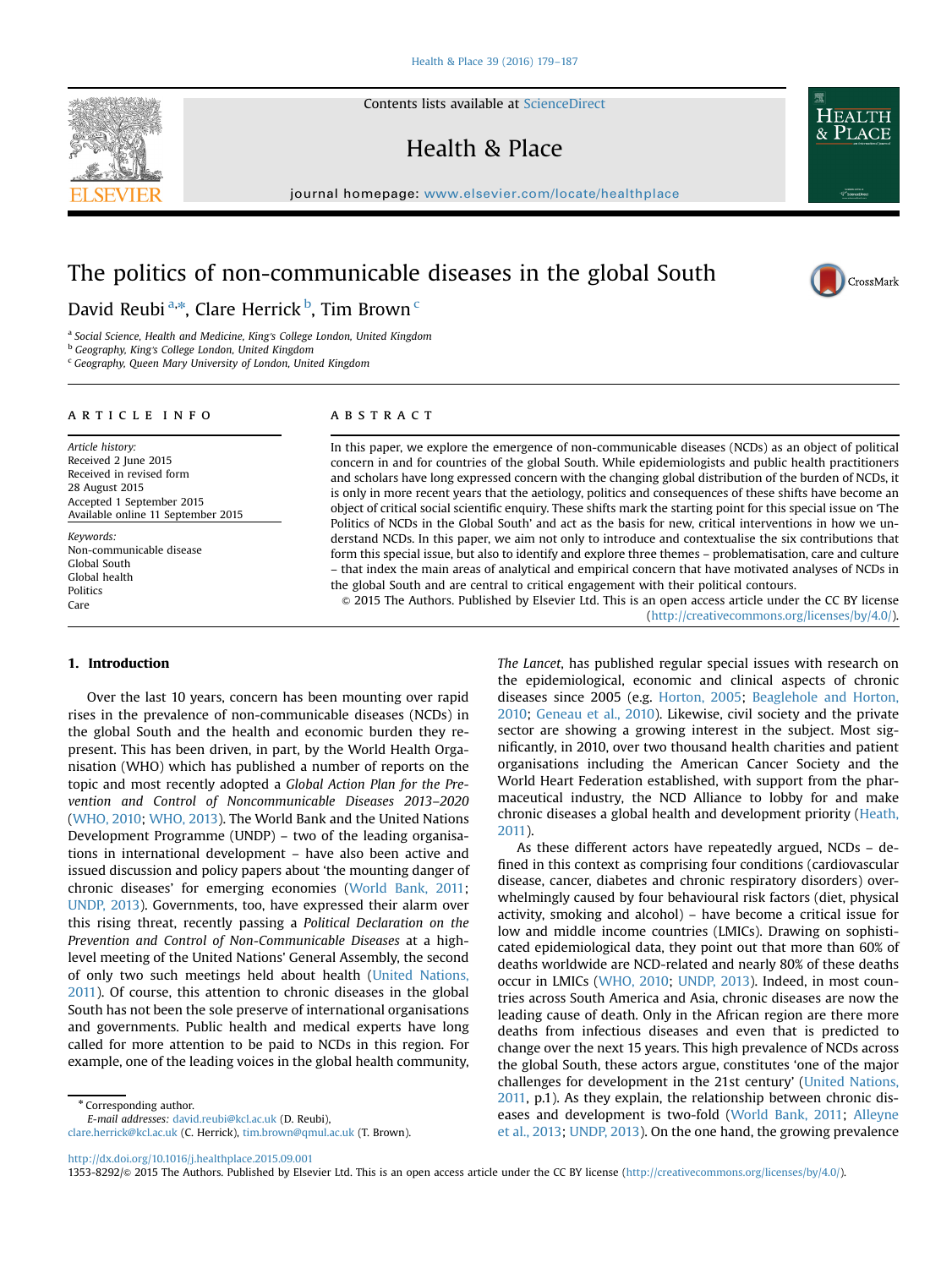of NCDs in emerging economies is viewed as a negative consequence of socio-economic development, with economic growth and rapid urbanisation associated with a rise in 'modern' lifestyles (drinking, smoking, unhealthy diets, and physical inactivity) and an ageing population. On the other hand, the chronic disease epidemic in the global South is understood to be a serious threat to the sustainability of development through both its negative impact on the productivity of working age populations and the double burden of disease it places on health systems already overstretched by infectious, maternal and perinatal diseases. Predictably perhaps, many of the solutions put forward by these actors are health strategies successfully used in North America and Europe and which are deemed commensurate with the economic context of LMICs [\(Yach et al., 2006;](#page-8-0) [Lim et al., 2007;](#page-7-0) [Alwan et al.,](#page-6-0) [2010;](#page-6-0) [WHO, 2013](#page-8-0)). They include tools such as epidemiological surveillance systems as well as public health and clinical interventions that are 'highly cost-effective cheap, feasible and culturally acceptable' such as tobacco taxation, media campaigns for healthy diets and multidrug regimens for people at risk of cardiovascular diseases ([WHO, 2010](#page-8-0), p.47).

There has been no lack of academic attention given to the issue of NCDs in the global South from the public health community ([Alleyne et al., 2011](#page-6-0); [Clark, 2014](#page-6-0); [Marrero et al., 2012;](#page-7-0) [Stuckler and](#page-8-0) [Basu, 2013](#page-8-0)). In contrast, critical social science engagements are comparatively rare, although interesting work has recently begun to emerge. For example, political scientists have examined the reasons behind the relative neglect of NCDs in global health policy and funding compared to issues like AIDS, pointing to the expert and advocacy networks involved and the ways issues are framed (e.g. [Magnusson, 2007;](#page-7-0) [Jönsson, 2014](#page-7-0); cf. also [Shiffman, 2009\)](#page-7-0). Similarly, historians and others have started to explore the globalisation of chronic diseases and particular public health strategies like tobacco taxes over the last 50 years (e.g. [Brown and Bell,](#page-6-0) [2008;](#page-6-0) [Reubi, 2013](#page-7-0); [Weisz, 2014b](#page-8-0)). Another important part of this emerging body of work is the research carried out by anthropologists and geographers into the way ideas and practices associated with NCDs have been translated, resisted and re-appropriated when travelling to the global South. To illustrate, [Living](#page-7-0)[ston \(2012](#page-7-0), [2013\)](#page-7-0) has pointed to the absence of pain relief medication and the very different understandings of pain in cancer wards in Botswana; while [Lawhon and Herrick \(2013](#page-7-0); cf. also [Herrick, 2013](#page-7-0)) have shown how alcohol control policies in Cape Town have been recast as an instrument to fight criminality rather than improve health. Others have looked into how the ideas and practices associated with NCDs have transformed subjectivities and notions of patienthood in the global South (e.g. [Bunkenborg,](#page-6-0) [2003;](#page-6-0) [Whyte, 2013;](#page-8-0) [Whitmarsh, 2013](#page-8-0); cf. also [Whyte, 2012\)](#page-8-0).

While this emerging body of critical studies on NCDs in the global South is a step in the right direction, much more needs to be done before we can start making sense of current initiatives to problematise and govern the chronic disease epidemic in emerging economies. So, for example, while the role of expert networks and discursive framings in problematising NCDs in the global South needs to be further scrutinised, we also need to explore the technologies and materialities like epidemiological maps and models that make it possible to view chronic diseases as a development issue. Likewise, while the influence of the tobacco, alcohol and food companies in globalising risk factors associated with NCDs is at risk of being over-analysed (e.g. [Yach and Bettcher,](#page-8-0) [2000](#page-8-0); [Stuckler and Siegel, 2011](#page-8-0)), we know very little about the role of the pharmaceutical industry and philanthropic foundations in creating new markets for vaccines and drugs to treat chronic diseases in the region (e.g. [Wailoo et al., 2010](#page-8-0); [Towghi, 2013](#page-8-0); cf. also [Petryna et al., 2006\)](#page-7-0). It would also be helpful to know more about the complex relationships that exist between current initiatives to tackle NCDs and ideas and traditions that have been critical to the field of health and medicine such as post-colonialism, neoliberalism and securitisation [\(Collier and Lakoff, 2008;](#page-6-0) [Elbe, 2010;](#page-7-0) [Anderson, 2014](#page-6-0)). Last but not least, despite the efforts of some anthropologists (e.g. [Livingston, 2005](#page-7-0), [2008](#page-7-0)), we still understand very little about the impact of NCD-related interventions on existing inequalities and the everyday lives of the poor in the global South ([Farmer, 2005](#page-7-0)). More generally, then, there is a need to know more about the types of places that produce chronic diseases in the global South and, in turn, the ways in which the politics of NCDs reform and reshape places and people in the name of risk management and disease control.

The contributions in this special issue are an attempt to begin addressing these and other similar questions and themes. To locate these contributions within the broader critical social science literature on global health (e.g. [Collier and Lakoff, 2008](#page-6-0); [Elbe, 2010;](#page-7-0) [Weir and Mykhalovskiy, 2010](#page-8-0); [Stuckler and Siegel, 2011;](#page-8-0) [Fassin,](#page-7-0) [2012;](#page-7-0) [Farmer et al., 2013;](#page-7-0) [Biehl and Petryna, 2013](#page-6-0); [Anderson, 2014\)](#page-6-0), this introduction outlines three themes that, we believe, are central to a critical engagement with the politics of NCDs in the global South. First, an attention to 'problematisation' is an opportunity of examine and reflect on the conditions – intellectual categories, moral principles, geopolitical models, medical practices and other techniques – that make it possible to think about chronic diseases as a problem for developing countries today. Second, a concern with 'care' can help analyse and question contemporary NCD policies in the global South and their consequences by drawing on a tradition of social justice and human rights. Third, a focus on 'culture' offers a grid of analysis to explore and make sense of how both unhealthy lifestyles and public health policies associated with NCDs are translated, resisted and transformed when they travel from the global North to the global South. The six papers in this special issue represent important contributions to these themes while also highlighting the incredibly broad range, depth and complexity of concerns that the politics of NCDs invoke. These concerns then signpost future research agendas across the social sciences that are attuned to the current tenor of policy debates as well as shifts in the landscape of global health funding and programmatic priorities that will be drawn out at the end of this introduction.

#### 2. The problematisation of chronic disease in the global South

For the most part, public health experts are concerned with confirming that NCDs are an issue for LMICs and articulating possible solutions. In contrast, more critically minded researchers are interested in exploring the conceptual, political and material conditions that make it possible to identify and think about chronic diseases as a problem of development today. Such an approach draws on the notion of 'problematisation' developed by [Foucault \(1984;](#page-7-0) [1988\)](#page-7-0) and others (e.g. [Rabinow and Rose, 2003;](#page-7-0) [Hacking, 2002](#page-7-0); [Miller and Rose, 2008](#page-7-0); [Koopman, 2013](#page-7-0)). For these scholars, 'problems are not pre-given, laying there waiting to be revealed', but 'have to be constructed and made visible' through 'a complex and often slow process' [\(Miller and Rose, 2008](#page-7-0), p.14). It is this 'process of problematisation' that they are keen to analyse in order to understand 'how and why certain things (behaviour, phenomena, processes) became a problem' [\(Foucault, 1984,](#page-7-0) p.17). This means exploring the 'ensemble of discursive and non-discursive practices that make something enter into the play of true and false and constitute it as an object of thought, whether in the form of moral reflection, scientific knowledge or political analysis' (Foucault cited in [Rabinow and Rose, 2003,](#page-7-0) p.xviii-xix). Put differently, it involves studying the progressive development and assemblage of the scientific, moral and political rationalities, institutions, practices and techniques that make it possible to think of certain things as a problem today.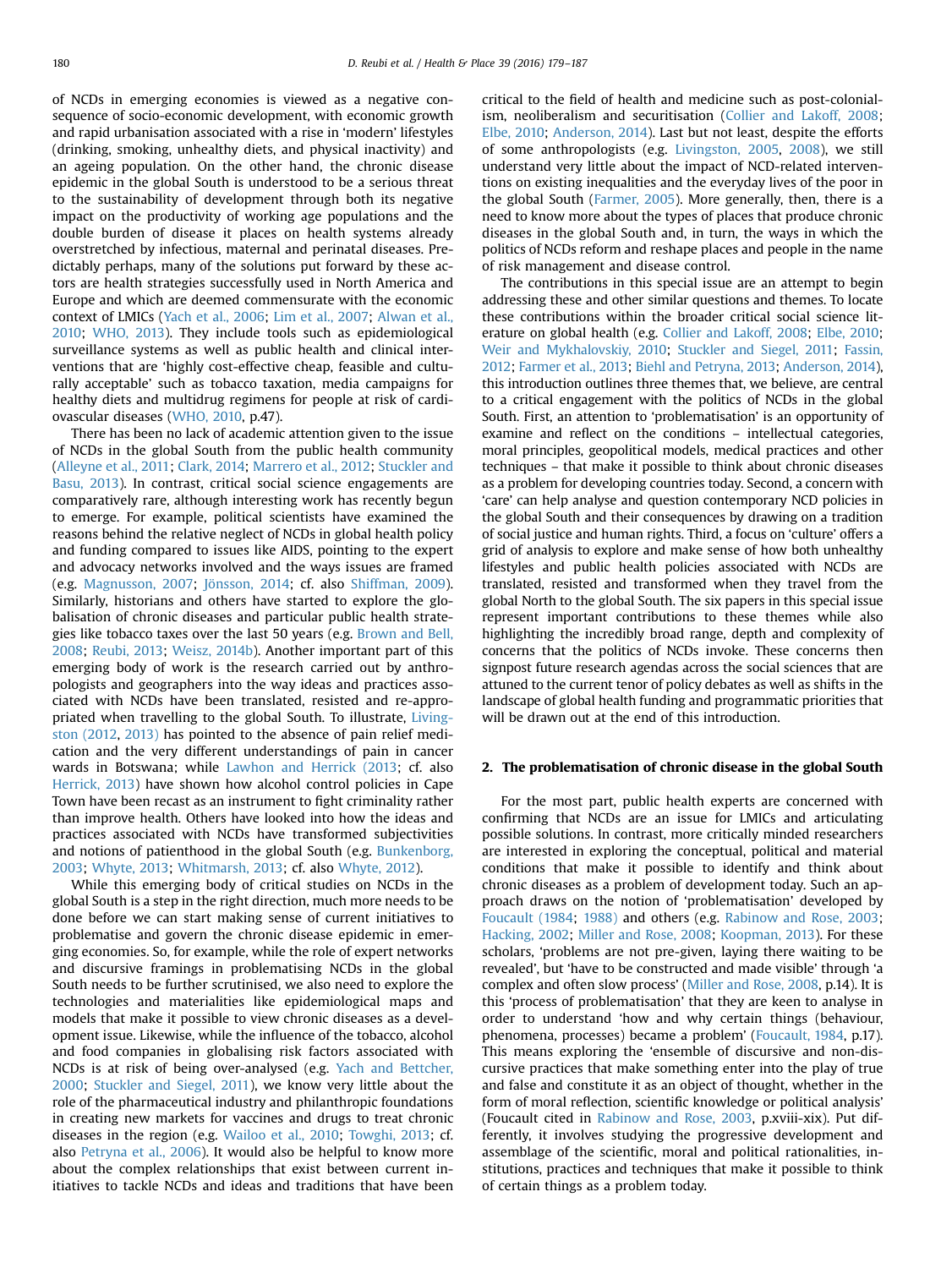Taking such an approach, then, is to argue that chronic diseases in the global South are not a pre-given reality waiting to be revealed through ever more sophisticated epidemiological investigations but a problem that has been made thinkable through the progressive articulation of a complex assemblage of geopolitical categories, modernisation theories, biomedical practices and international networks of experts in health and development [\(Ong](#page-7-0) [and Collier, 2008\)](#page-7-0). We sketch here a tentative genealogy of some of these rationalities, practices and networks that make it possible to conceive of chronic diseases as a problem of development today. An important, early moment in such a genealogy has to be the elaboration of the notion of 'health development' in the post-World War II period [\(Walt and Rifkin, 1990\)](#page-8-0). This was a period marked by the dismantling of the old colonial empires and the birth of the 'Third World' articulated through the theories and practices of development [\(Escobar, 1995](#page-7-0)). At first, the new development experts did not attach much importance to health. Indeed, for them, development was about economic growth and physical capital like roads, railways and industries. It is only from the 1960s onwards that they began to recognise that development was also about poverty alleviation and human capital. For the most part, this meant investing in education and healthcare systems so as to improve the quality and quantity of the labour force and bolster national productivity [\(Finnemore, 1997\)](#page-7-0).

Another, critical step in the framing of chronic disease as a development issue was the articulation of the concept of chronic disease itself. As [Armstrong \(2014\)](#page-6-0) has argued, this concept only came to prominence in the postwar period (cf. also [Weisz, 2014a\)](#page-8-0). The elaboration of this concept made it possible to bring together and view disorders such as cancer and heart ailments – which until then had been thought to be the product of the natural process of ageing and, as such, outside the realm of medicine – as part of a new diagnostic category: diseases with an aetiology of multiple, lifestyle-related risk factors that had a lasting impact on someone's capacity to function normally. As [Armstrong \(1995\)](#page-6-0) also shows, this new diagnostic category came together with a new model of medicine – surveillance medicine – that progressively displaced pathological medicine from the 1950s onwards. Pathological medicine was about investigating the physiological lesion in the body of the patient in the hospital through clinical examinations, laboratory analyses and post-mortems ([Foucault,](#page-7-0) [1976](#page-7-0)). In contrast, surveillance medicine was concerned with identifying possible risk factors of future illness through regular medico-social surveys and screening programmes of everyone in the community, both the ill and the seemingly healthy. Unlike pathological medicine, it also assumed a responsible patient who actively engaged in his or her surveillance, education and care, which comprised healthy lifestyles promotion campaigns, screening tests and life-long drug regimens [\(Petersen and Lupton,](#page-7-0) [2000](#page-7-0)).

For most public health experts, chronic diseases and the developing world were long thought to be mutually exclusive, with chronic diseases deemed to be the preserve of the rich, industrialised countries of the North while the major concern for the South was infectious diseases and malnutrition [\(Bryant, 1969;](#page-6-0) [Brockington, 1985](#page-6-0)). In the minds of these experts, these differences in disease patterns were closely related with the demographic and socio-economic changes associated with modernisation. Perhaps the most influential account of this relationship between disease and modernity was Abdel Omran's notion of epidemiological transition. In Omran's terms, so-called 'developed countries' had undergone an epidemiological transition and entered the 'Age of Degenerative and Man-Made Diseases', which was not only characterised by chronic diseases but also by: low fertility, high life expectancy and ageing populations; economies articulated around technology and mass consumption; as well as rationality, nuclear families and high living standards ([Omran,](#page-7-0) [1971,](#page-7-0) p.516–517). In contrast, 'undeveloped' societies, he posited, had yet to complete this transition and were still in the 'Age of Pestilence and Famine' defined not only by infectious diseases and malnutrition but also by: high fertility, high mortality and young populations; economies mixing subsistence farming with early industrialisation; as well as traditional values, extended families and poor, unsanitary living conditions (ibid.).

These different disease patterns and development levels were further associated with differing healthcare systems. While surveillance medicine was the dominant paradigm in North America and Europe, the notion of primary health care (PHC) enshrined in the Declaration of Alma Ata prevailed across the Third World ([Fassin, 2000;](#page-7-0) [Cueto, 2004](#page-7-0)). After independence, developing countries quickly realised that the healthcare systems inherited from colonial times and based around the hospital and eradication campaigns against tropical diseases were not appropriate to their situation: hospitals, usually located in cities, were not accessible to the rural poor that made up most of their population; eradication campaigns were associated with authoritarian practices that jarred with the spirit of decolonisation; and Western medical technologies were too expensive. PHC was developed as an alternative model of healthcare tailored to the specific needs of the Third World. It promised to offer essential healthcare made accessible to all citizens via a network of rural health workers and centres and characterised by community participation, an emphasis on prevention and simple, cheap technologies. While the programmes put in place to operationalise the PHC ideal varied across the developing world, they tended to concentrate on communicable diseases and child and maternal health issues, including: oral rehydration therapy for diarhoea; family planning; nutrition; and mass immunisations against major infectious diseases like measles and diphtheria ([Mull, 1990\)](#page-7-0).

This way of thinking, which deemed chronic diseases and the developing world as mutually exclusive and associated the latter with infectious diseases, maternal and child health, malnutrition and PHC remained predominant until the turn of the century. The Millennium Development Goals, for example, owed a lot to this style of reasoning, not least by viewing health as critical to development and by constraining its health-related efforts to maternal and child health, infectious diseases and malnutrition. But, from the late 1970s onwards, an increasing number of reports from physicians and mostly small, hospital-based epidemiological surveys in LMICs showing a growth in the number of patients suffering from NCDs began to challenge this way of thinking ([Phillips, 1990](#page-7-0); [Reubi, 2013](#page-7-0)). Unsurprisingly, this gradually led to efforts to construe chronic diseases as a development issue. Of course, the WHO did some work on chronic diseases in the Third World, launching its Integrated Programme for Community Health in Non-Communicable Diseases in a small number of developing countries in the 1980s [\(Weisz, 2014a\)](#page-8-0). But, it was the efforts of economists and epidemiologists at the World Bank – especially Dean Jamison's Health Sector Priorities Review, Richard Feachem's work on the Health of Adults in the Developing World and Christopher Murray's Global Burden of Disease Project – that would prove to be the most influential in identifying chronic disease as an issue for the global South and reconfiguring the relationship between development levels, disease patterns and healthcare models ([Feachem et al., 1992](#page-7-0); [Jamison et al., 1993;](#page-7-0) [Murray and Lopez, 1996\)](#page-7-0).

There were many reasons for why the Bank's efforts proved to be so influential. First, this was a time when the Bank's investment in health-related projects grew exponentially, making it the world's premier health institution and pushing the WHO to the sidelines [\(Brown et al., 2006](#page-6-0); [Chorev, 2012](#page-6-0)). Second, the Bank's experts articulated a new understanding of the relation between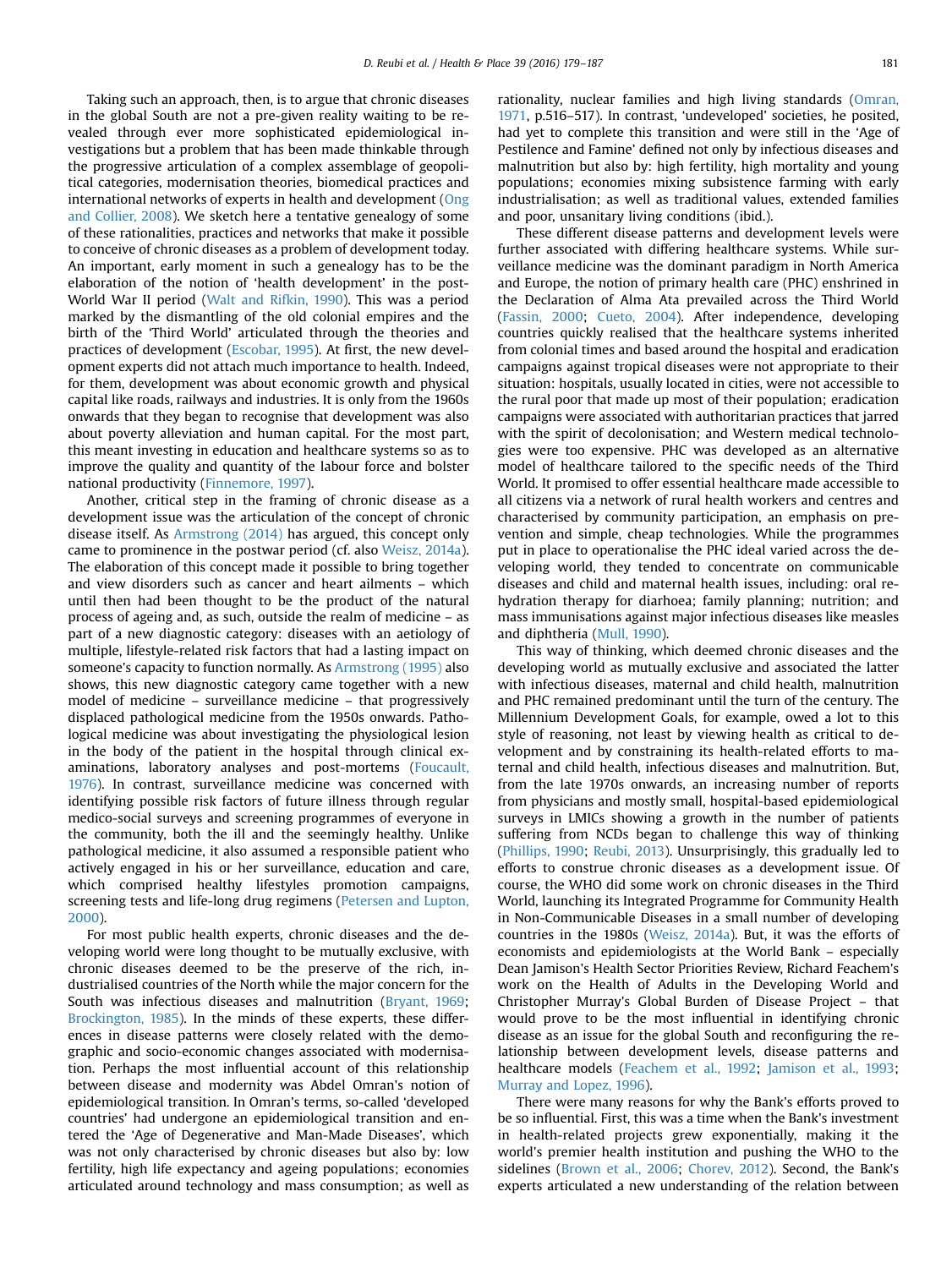development and disease that made it possible to think NCDs as an issue for LMICs. They suggested that one should stop classifying all developing countries together and recognise instead their growing economic and epidemiological diversity ([Frenk et al., 1989;](#page-7-0) [Jami](#page-7-0)[son and Mosley, 1991\)](#page-7-0). Specifically, complexifying Omran's model, they recommended distinguishing between two groups of developing countries: (i) low-income, usually African or South Asian, countries typified by infectious diseases and malnutrition; and (ii) middle-income, mostly East Asian or Latin American, countries characterised by a double burden of both infectious and chronic diseases [\(Jamison and Mosley, 1991\)](#page-7-0). It was this second group – whose emergence was due to the success of existing PHC programmes at reducing infant mortality and changing patterns of risk such as unhealthy lifestyles generated by rapid urbanisation and rising incomes – that was the novelty and allowed the Bank's specialists to associate developing countries and chronic diseases for the first time ([Bobadilla et al., 1993](#page-6-0); [Jamison et al., 1993;](#page-7-0) [Mosley et al., 1993](#page-7-0)). Third, the claims about changing patterns of disease and development made by the Bank's experts seemed to be supported by the new, allegedly more rigorous estimates of worldwide mortality and morbidity generated by Murray's Global Burden of Disease project, something which was critical at a time when evidenced-based approaches were becoming all the rage ([Murray and Lopez, 1996;](#page-7-0) Reubi, this issue). Fourth, the Bank's experts ensured that the problem of NCDs in the global South gained traction by linking it with a question that came to dominate the political agenda in most developing countries after the energy crises and global recession of the 1970s: how to finance healthcare systems in the face of mounting national debts and budgetary restrictions? ([Rowden, 2009;](#page-7-0) [Reubi, 2013\)](#page-7-0). They did so through the notion of double burden of disease burden characteristic of the new, second group of developing countries, arguing that it would substantively add to the financial strain already impacting these countries' healthcare systems [\(Frenk et al.,](#page-7-0) [1989](#page-7-0); [Jamison et al., 1993\)](#page-7-0). Fifth, unlike the WHO, the Bank was not wedded to PHC and was able to outline alternative healthcare models [\(Chorev, 2012\)](#page-6-0). In particular, it argued that PHC programmes, with their focus on rural populations, infectious diseases and child and maternal health, had become too limited and called for a new healthcare model articulated around rational policies, epidemiological surveillance, cost-effective interventions focused on prevention and, sometimes, privatisation ([Mosley et al., 1990;](#page-7-0) [Birdsall and James, 1993\)](#page-6-0).

Over the last fifteen years, the Bank has shown less interest in chronic disease and development, leaving the WHO and other organisations like the NCD Alliance and The Lancet to take the lead in this field [\(Weisz, 2014b](#page-8-0)). As mentioned at the start of this introduction, the numerous reports, action plans and scientific papers published by these organisations have further consolidated and propagated the ideas of NCDs as a development issue. Of course, these organisations have brought some of their own concepts and idiosyncrasies – like the WHO's addition of a reworked and weakened notion of PHC – to the way they frame this issue. But, overall, the way they conceive chronic diseases in the global South is strongly influenced by the analyses and ideas articulated by the World Bank's experts during the 1980s and 1990s. To illustrate, most of the documents on the topic published by these organisations share the Bank's understanding that the relationship between NCDs and development is a two-way process, with economic growth generating unhealthy lifestyles and reducing chronic disease prevalence critical to improving productivity (e.g. [WHO, 2010;](#page-8-0) [UNDP, 2013\)](#page-8-0). Likewise, most of these documents, echoing the Bank, express the significance of the NCD epidemic in the global South through rigorous epidemiological data and emphasise the importance of using cost-effective health interventions and public-private partnerships (e.g. [Lim et al., 2007;](#page-7-0) [WHO, 2013\)](#page-8-0).

#### 3. Chronic diseases and the politics of care

A focus on problematisation is, of course, not the only critical approach that can be used to make sense of current efforts to tackle NCDs in the global South. Another, important lens through which to explore these efforts is a critique characterised by a concern with social justice and human rights ([Benatar et al., 2003;](#page-6-0) [Benatar, 2005](#page-6-0); [Kleinman, 2010;](#page-7-0) [Venkatapuram, 2010](#page-8-0)). This frame points to the political importance of care to the ways in which we approach NCDs across a number of domains. Specifically, the invocation of social justice and human rights acts as a critique of current approaches to NCDs in two ways. First, of the global health community's selective deployment of the tools, techniques, funds and interventions that permits the care of people. Second, of the ability of the state to ensure the adequate care of its citizens. If the first critique calls the contemporary architecture of global health into question ([Farmer et al., 2013](#page-7-0); [Garrett, 2013\)](#page-7-0), then the second scrutinises the ability of this architecture to deliver sustainable, effective and equitable health improvements on the ground [\(Be](#page-6-0)[natar, 2005;](#page-6-0) [Venkatapuram, 2010\)](#page-8-0). The politics of NCDs in the global South are thus bound into and directly shaped by the nature, delivery and critique of care by a variety of actors. The ability and will to care, in turn, is shaped by the complex, multi-scalar politics and resource flows that condition so much of the global health enterprise. Care implies a need for empathy, responsibility and duty just as much as it does the fair distribution of medical services and resources and the capacity to access and make use of these ([Kearns and Reid-Henry, 2009](#page-7-0)). It is therefore an essential – if under-acknowledged – component of the politics of NCDs in countries of the global South.

The capacity to care is constrained by a number of factors that warrant further scrutiny. In the first place, current efforts to address chronic diseases in LMICs are indubitably limited by the very delineation of NCDs themselves. This, in turn, draws attention to the ways in which the global health enterprise is so often enacted within a number of specific and siloed realms, with little structural capacity to deal with the implications of the complex porosity of definitional categories. For example, 'the boundaries between communicable and non-communicable diseases are often indistinct' [\(Farmer et al., 2013](#page-7-0), p. 321). So, it could be argued that, with the development of antiretroviral therapies, AIDS has become a chronic disease that can be managed through life-long drug regimens and changes in one's lifestyle. Similarly, some have argued that cervical cancer, a current priority of the global health community, is more akin to a communicable disease given that it is triggered by the sexually-transmitted Human Papilloma Virus (HPV) and is now preventable through a vaccine ([Livingston,](#page-7-0) [2012](#page-7-0)). There are, moreover, similar boundary problems with mental health issues like depression that are excluded from the official NCD definition but yet seem to fit the notion of a disease that has a lasting impact on someone's capacity to function in society ([WHO, 2010](#page-8-0)). The notion of NCD also partakes in the 'mistake of pitting one set of pathologies against another' for attention and funding from the global health community, instead of promoting an approach to public health policy and practice that is intersectoral and holistic ([Farmer et al., 2013,](#page-7-0) p.322). Interestingly, this division and fragmentation is also encouraged by the focus on discrete, cost-effective health interventions developed by the World Bank at the end of the 20th century and taken over by the WHO and others over the last 15 years.

Another issue relates to the capacity of the state to provide adequate care for its citizens and, moreover, the consequences of this for the sustainability of global health programmes [\(Marmot](#page-7-0) [et al., 2008\)](#page-7-0). Failure in this domain is both deflected and reinforced by the lack of focus on the social determinants of NCDs and the role of mounting inequalities in entrenching these. Moreover, the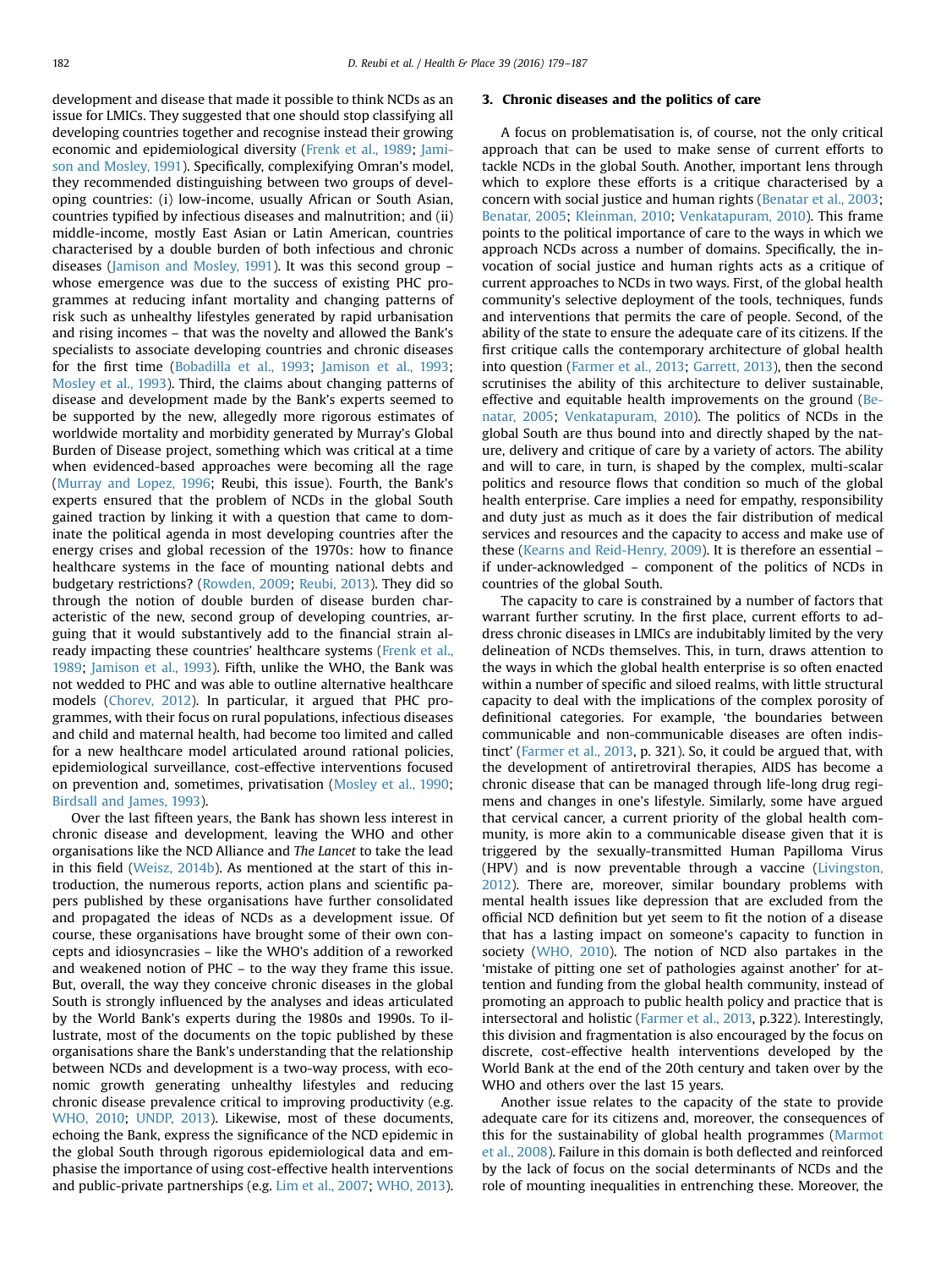twin phenomena of globalisation ([Beaglehole and Yach, 2003;](#page-6-0) [Yach and Beaglehole, 2004\)](#page-8-0) and rapid urbanisation [\(Mitlin and](#page-7-0) [Satterthwaite, 2012](#page-7-0); [WHO/UN-HABITAT, 2009](#page-8-0)) have unsettled the assumptions inherent within the epidemiological transition model. Now, households are gripped not just by the 'double burden' of disease [\(Bygbjerg, 2012\)](#page-6-0), but in some cases, a 'triple' or even 'quadruple burden' that also includes injuries and violence, as well as perinatal and maternal diseases [\(Bradshaw et al., 2003\)](#page-6-0). Crucially, the characteristics of these burdens vary not just between countries, but also within them and at ever-finer geographic scales. Even within one household, for example, there might be underweight, malnourished family members living alongside equally malnourished obese relatives ([Doak et al., 2004\)](#page-7-0). It is important then to consider the social determinants of this complicated and multi-layered disease burden: poverty, inequality, quality of housing, access to sanitation, unemployment, education, transport, food security, the nature of healthcare provision and environmental degradation. It is these structural, economic, political and social drivers that largely condition the dynamics of the four main risk factors for chronic disease: diet, exercise, alcohol and tobacco [\(WHO, 2005\)](#page-8-0). Yet, while the proportion of people living in poverty may have fallen [\(United Nations, 2013\)](#page-8-0), rates of both inequality and, perhaps even more importantly, inequity, within many countries is accelerating [\(OECD, 2011](#page-7-0)). This means that while advances in medical science remain essential to reducing mortality and morbidity, there is also an absolute imperative for 'economic and social policies that would improve basic living conditions' for all household members in LMICs [\(Benatar et al.,](#page-6-0) [2003,](#page-6-0) p. 110). Moreover, it must also be acknowledged that while urbanisation creates new behavioural risks for those living in cities, in many LMICs, it also produces a profound care gap in which older family members are left in rural areas without either adequate health infrastructure or family networks to care for them in times of illness ([Livingston, 2003\)](#page-7-0). These transitions, in turn, test the capacity of the state just as much as the current machinery of global health.

With its overwhelming focus on single diseases and technocratic solutions, global health does offer a model of care, but it is one that can often be problematically short-lived and partial ([Garrett, 2007](#page-7-0)). It can also be outcomes rather than process-orientated. This raises the question of the type of care global health endeavours to provide and for whom. Indeed, the degree to which the mechanisms of global health penetrate broader social structures and, as a result, the determinants of health, is a question that is infrequently asked and nowhere near being solved. Under conditions where global health activities have supplanted the responsibilities of the state, there is the danger that this may start to precipitate 'a striking culture of indifference to affliction present in areas of extreme inequality', which, in turn, 'facilitates a pathogenic biosocial spiral of socioeconomic exclusion and deteriorating health' [\(Nguyen and Peschard, 2003,](#page-7-0) 448; see also [Farmer, 2005;](#page-7-0) [Quesada et al., 2011\)](#page-7-0). Thus, while many countries of the global South have witnessed meteoric climbs in their middle classes, the gulf between rich and poor has only widened. Across the global South, there are also mounting inequities between state and private healthcare provision, the distribution of essential medical technologies, drugs and expertise as medical professionals seek employment in the global North, the cities of Asia and the Gulf ([Mills et al., 2011](#page-7-0); [Parry et al., 2015\)](#page-7-0). This necessarily means a situation where 'the rich, although increasingly shielded from most disease threats, are able to purchase better health' ([Nguyen and](#page-7-0) [Peschard, 2003,](#page-7-0) 449) and may actually only rarely come into direct contact with global health programmes. Moreover, when the richest can access healthcare elsewhere, this does little to either inculcate a broader ethic of care or to bolster support for efforts to address the wider social determinants of health ([Hall, 2011\)](#page-7-0). As a result, social justice and human rights remain a persistent absence in the politics of NCDs in the global South.

This absence is further reinforced by the fracturing of the social solidarities that have traditionally underpinned an ethic of care in the face of global change. This in turn reveals a further, painful irony at work in efforts to tackle NCDs in the global South. NCDs require not only the care of others, but also necessitate care of the self, especially in relation to the four major lifestyle risk factors. This need is occurring just as the traditional state-centred mechanisms of care and the will to care may be being eroded, not least because of the reforms associated with structural adjustment policies ([Rowden, 2009\)](#page-7-0). NCDs require adherence to both prevention and treatment regimes. Both are amenable to some degree of individual control (such as not smoking or drinking in moderation), but are equally often determined by the structural factors underpinning the distal pathogenic effects of inequality. These can erode real choices as well as the capacity to make reasoned choices. Further complicating care, treatments for NCDs, even if available, may be expensive or their supply intermittent. Treatment regimes may require lifetime adherence (e.g. statins for high cholesterol), certain levels of competence (e.g. diabetes blood sugar testing and insulin therapy), expensive technologies or complex surgical techniques (e.g. MRI scanners, laser surgery) or basic palliative medications such as analgesics that are unavailable ([Beaglehole et al., 2011,](#page-6-0) 1442). Moreover, where infectious disease and NCDs coexist, as they so often do in the global South, existing poor health, compromised immunity or episodic illness may undermine the capacity to undertake either prevention or treatment activities. Not only may this ignite conditions under which the rhetoric of individual blame may be invoked, but it also ensures, as [Livingston's \(2005](#page-7-0), [2008](#page-7-0), [2012\)](#page-7-0) exemplary work in Botswana has explored, that people need more care, often earlier in their lives and the consequences of illness can be catastrophic in terms of economic and social disenfranchisement.

### 4. Chronic diseases and the politics of culture

Another, third way to critically examine the politics of NCDs in the global South is through the lens of 'culture'. This immediately begs the question: what is meant here by culture? Do we mean culture in the normative sense, as a 'thing' (for example, a set of health-related practices, beliefs or behaviours) that is shared by a specific cultural group or within a geographical space that is ar-gued to have dominant cultural norms ([Dutta, 2008\)](#page-7-0)? It is certainly the case that such a normative perspective has been mobilised in analyses of non-communicable diseases in the global South as elsewhere; especially those that highlight the importance of lifestyle risk factors. Such analyses are often framed by a different transition model to the ones we have already discussed; to the epidemiologic and health transition models we can add the idea of the nutrition transition ([Popkin, 1994](#page-7-0)). This latter model emphasises the relationship between levels of economic growth or development and patterns of dietary behaviour. As [Drewnowski](#page-7-0) [and Popkin \(1997\)](#page-7-0) explain, diets at one time primarily associated with the rich industrialised nations of the global North – the socalled 'western' diet, which is high in fats, especially meat and milk products, saturated fats and sugars – are no longer regarded as being spatially fixed. Put simply, relatively early studies into the structure of global diets in the 1960s and 1970s suggested that as GNP per capita rises within nations so too does the consumption of foods associated with the western diet. More recent analyses, such as that offered by [Drewnowski and Popkin \(1997](#page-7-0); [see also](#page-7-0) [Pingali, 2007;](#page-7-0) [Kearney, 2010\)](#page-7-0), add further layers of understanding to this fairly simplistic model by suggesting that a host of other factors, including urbanisation, global food advertising and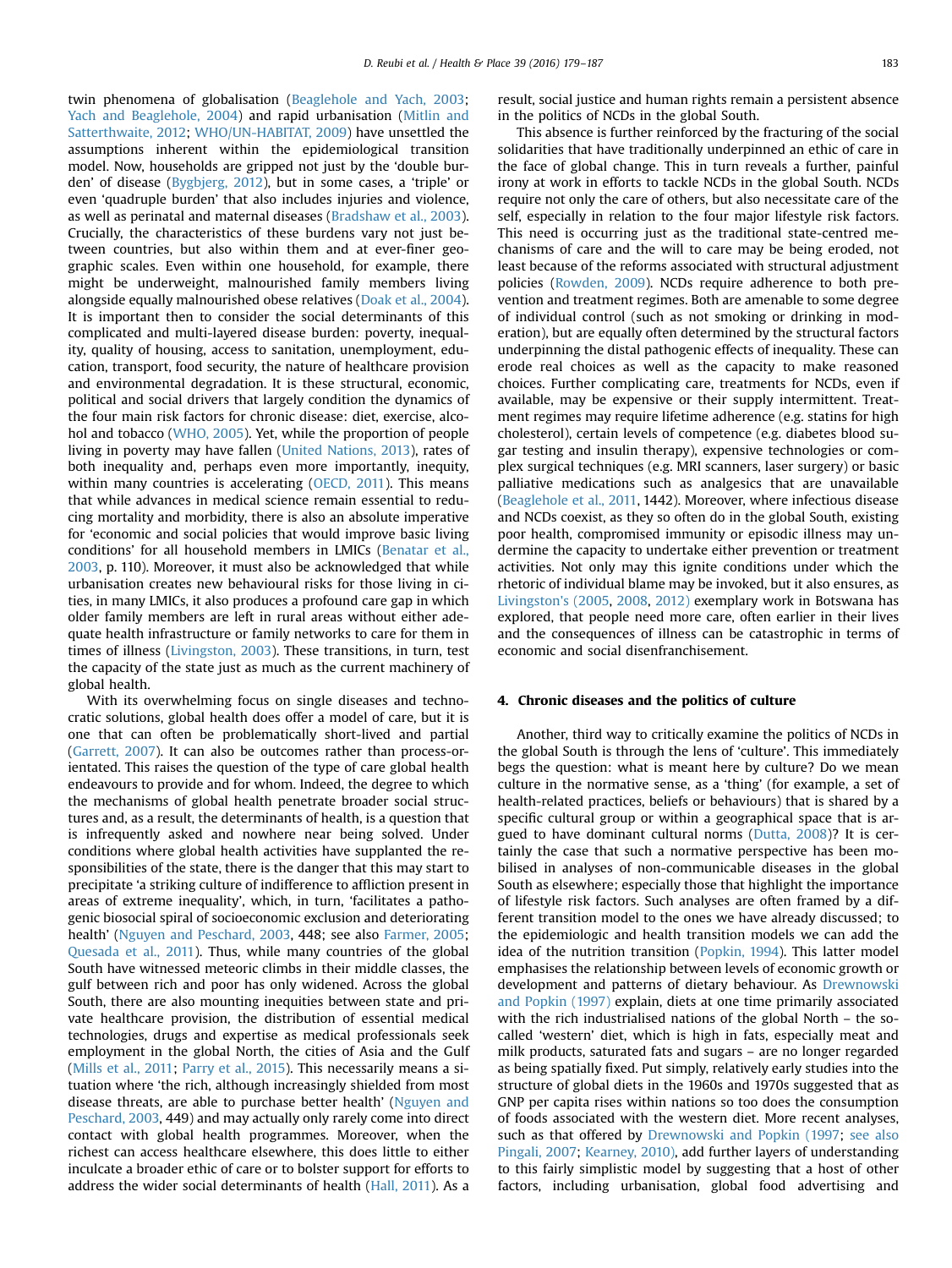marketing and associated shifts in socio-cultural practice, also play an important role in this transition ([Hawkes, 2006\)](#page-7-0).

Of particular concern here is the question of the rapidity of the nutrition transition and the importance of culture to it; as [Chopra](#page-6-0) [et al., \(2002](#page-6-0), p. 954; cf. also: [WHO, 2002](#page-8-0); [WHO/FAO, 2003](#page-8-0)) remarked, '[a]larm has been expressed about the rapid spread of the fast food culture, perhaps exemplified most visibly by McDonald's'. There is a tendency in analyses that draw on culture in this way to treat it as a 'thing' that invades or colonises other, often by implication indigenous or 'traditional', cultural practices; as [Uusitalo](#page-8-0) [et al. \(2005, p. 608\)](#page-8-0) explain, 'the diffusion and adoption of Western culture in other places is often termed "Westernisation", whereby societies and individuals adopt particular ideas and practices from more economically developed and commercialised countries'. So, for example, studies such as theirs point to the replacing of 'indigenous' foods with 'western' ones: rice, fish and vegetables for eggs, dairy and meat. This surprisingly imperialist vision of an invasive western culture mirrors long-standing concern with the impact of acculturation on the food habits of migrants; as shown, for example, in relatively early studies of migration, dietary change and chronic heart disease in 1960s USA (cf. [Syme et al. 1965;](#page-8-0) [Marmot and Syme, 1976\)](#page-7-0).

Such analyses of cultural transition, here relating to dietary behaviours, highlight the disruptive tendencies of social change brought about by processes such as rapid urbanisation or the globalisation of cultural practices and their often negative influence on population health [\(Szreter, 1999\)](#page-8-0). This is certainly an important area for further academic enquiry especially in the many and diverse countries that make up the global South. Indeed, as [Whyte \(2012\)](#page-8-0) notes, most 'cross-cultural' studies of this kind have been carried out in the multi-ethnic settings of high-income countries in the global North. However, it is not the only way in which we might approach the question of culture as it relates to the politics of NCDs. [Crawford's \(1984\)](#page-7-0) influential essay on cultural approaches to health is useful here. As he argues, the body is a 'cultural object'; one that provides a 'powerful medium through which we interpret and give expression to our individual and social experience' [\(Crawford, 1984,](#page-7-0) p. 60; see also [Lupton, 2012\)](#page-7-0). Bodies are differentially constituted as healthy, diseased, risky and so on across a range of media and with consequences that are felt at different spatial scales as well as at the level of individual bodies. While this is perhaps especially so with regards infectious or contagious bodies, all bodies that are understood as out of control or outside of socially constituted notions of normality – obese ones, depressed ones, cancerous ones, psychotic ones, intoxicated ones – are those upon which political and ideological optics are focused [\(Craddock and Brown, 2009;](#page-6-0) [Brown et al., 2012\)](#page-6-0).

A further illustration of the importance of engaging critically with the politics of culture and health that emerge here comes from the discourse of the contemporary obesity epidemic. Across the social sciences, there is a lively and often contentious debate relating to Foucault's concepts of biopower and biopolitics and how they might be drawn upon in critical analyses of non-communicable diseases in general and obesity more specifically (e.g. [Wright and Harwood, 2009](#page-8-0); [Lupton, 2013\)](#page-7-0). The participants in this debate not only contest the science of obesity (e.g. [Gard and](#page-7-0) [Wright, 2005;](#page-7-0) [Guthman, 2011\)](#page-7-0) but, more importantly here, they critique the pathologisation of fatness and an associated governmental impulse that prioritises the production of bodies that conform to cultural norms regarding size and shape as well as to contemporary public health imperatives relating to individual and population health (e.g. [Evans, 2006;](#page-7-0) [Evans and Colls, 2009;](#page-7-0) [Full](#page-7-0)[agar, 2009;](#page-7-0) [Herrick, 2011\)](#page-7-0). As Bethan Evans and Rachel Colls argue, such an impulse is biopolitical in that individuals are the subjects of 'surveillance, punishment and training' and relates to Foucault's broader understanding of biopower because the discourse

surrounding obesity is directed at 'man-as-species' and is concerned more generally with the health of populations (Foucault cited in [Evans and Colls, 2009,](#page-7-0) p. 1055).

[Evans \(2010\)](#page-7-0) extends this reading of the biopolitics of obesity in a subsequent essay discussing notions of threat and pre-emptive politics as they relate to the body, the population and the nation. As she argues, the 'war' on obesity that has developed in the high-income countries of the global North, which is a war on specific types of bodies as much as it is a war on the environments that help to produce them [\(Guthman, 2011\)](#page-7-0), is concerned primarily with the threat that the 'matter of bodies' pose in the future ([Evans, 2010,](#page-7-0) p. 22). Evans distinguishes here between the public health logics of *prevention* and *pre-emption* and focuses on interventions directed at the 'bodies of the future': children [\(Evans,](#page-7-0) [2010,](#page-7-0) 30). Her argument is that where the western tradition of public health has in the past concerned itself with the prevention of known and calculable risks to health, it is now more focused with taking pre-emptive action in the face of futures that are less certain, less knowable. As she argues, obesity policy is 'reliant on the temporal gap between onset of risk factor and onset (or not) of ill-health. This gap provides an opportunity for pre-emptive action…' ([Evans, 2010,](#page-7-0) p. 30).

There are two key points to take from the above discussion. Firstly, if we only treat culture normatively in our analyses of NCDs in the global South, as there has been a tendency to do, we risk obscuring the political contestation that arises around specific bodies and the (western) practices that have rendered them problematic. [Yach et al. \(2006\)](#page-8-0) suggest there is a threat inherent in the importation of western medical responses; for them, it relates to the pharmaceuticalisation of public health as well as to the reliance on procedures such as bariatric surgery (cf. [Whitmarsh,](#page-8-0) [2013\)](#page-8-0). Arguing from a health economics perspective and for more emphasis on evidence-based prevention strategies, they suggest such interventions risk the vitality of entire health systems as money is diverted to expensive and unaffordable treatments. We would argue this is not the only 'threat' that needs critical attention. To it we would add the threat posed by neoliberal ideologies that have underpinned the response to NCDs in the global North and which see care for certain bodies not only as an 'excessive cost' in the present but as an unacceptable burden on the future ([Guthman, 2011,](#page-7-0) 54). Secondly, and more briefly, the above discussion challenges us to consider more seriously and much more critically the emerging preventive and pre-emptive strategies that are being put in place in the global South to assure against the apparent threat posed by western cultural practices.

#### 5. An outline of the special issue

The six papers of this special issue help shed light, in varying ways, on our respective concerns with problematisation, care and culture within the politics of NCDs in the global South. [Reubi's](#page-7-0) [\(this issue\)](#page-7-0) paper explores how epidemiological models used to problematise smoking in developing countries are building on notions of time and space associated with postwar theories about modernisation and progress. In this reading – favoured by tobacco control activists – development and, by extension, the kinds of "globalised" culture that are presumed to be the hallmark of economic growth become proxies for epidemiological risk. Here, development and culture are constructed as specific and serious threats to public health, with political intervention the favoured solution. Criticism of the simplistic readings of culture that can dominate the politics of NCDs is also a feature of [Smit et al.'s \(this](#page-8-0) [issue\)](#page-8-0) paper in which they explore the recursive relationships between the built environment and the experience of chronic disease in the context of Khayelitsha, one of Cape Town's poorest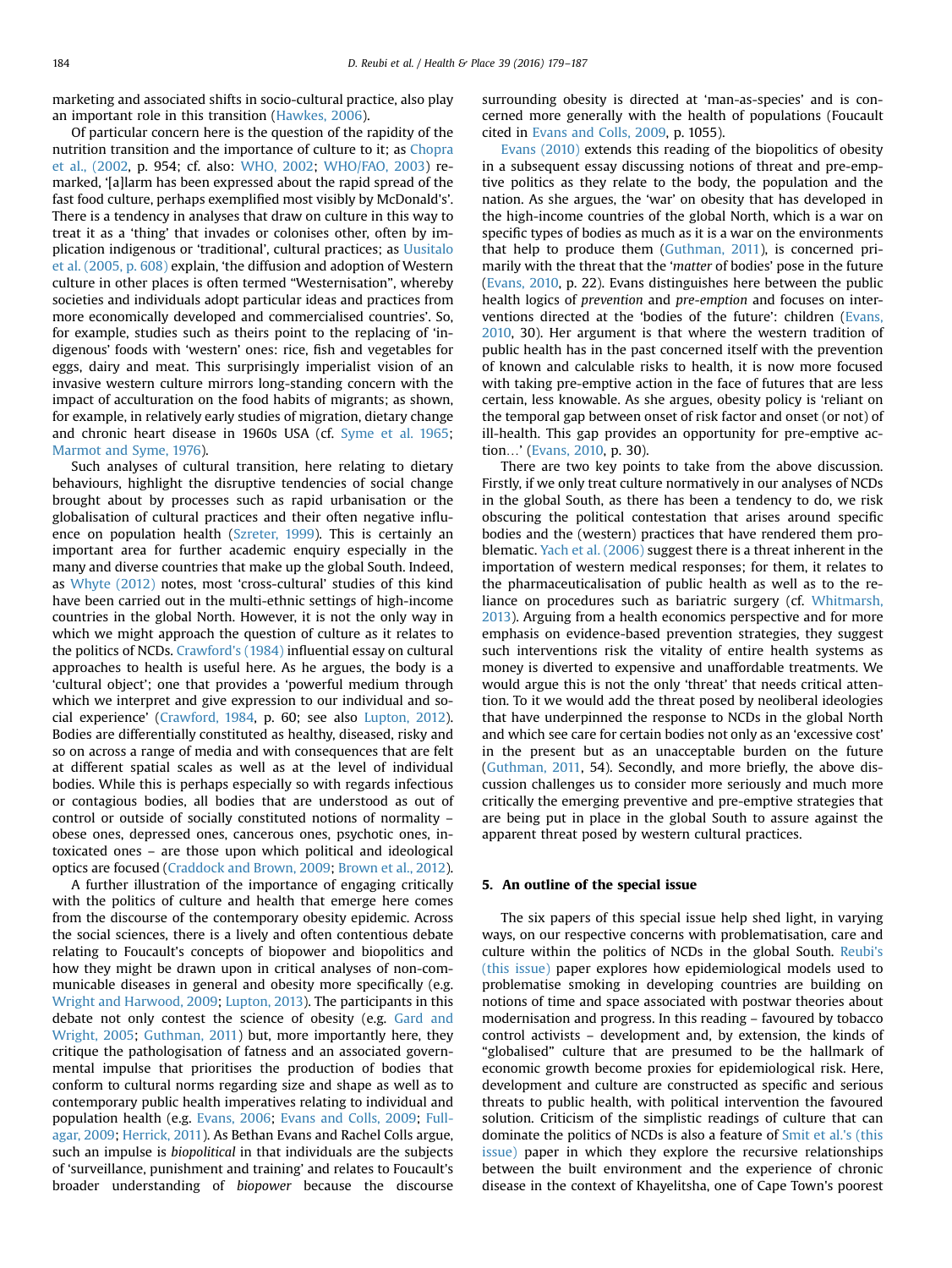<span id="page-6-0"></span>neighbourhoods. Their paper highlights two glaring absences in the problem frames of the global NCD agenda – mental health and the entanglements of urban environments with upstream determinants of health. The gross inequalities in everyday life within cities not only condition the likelihood of suffering from chronic disease, but also the shape and nature of that suffering. Cultural coping mechanisms, in turn, can be severely compromised by the nature of places and their use. Smit et al. draw attention to the problems of food purchasing and storage, of being physically active and of the depression and stress that emerge from living with the perpetual (fear of) crime and violence. Coping, Smit et al. argue, will only be enhanced through attention to the drivers of risky environments, issues that remain silent in a politics of NCDs that would prefer to blame the failings of culture than acknowledge the complicity of the state in producing risk.

This critique is also a feature of [Glasgow and Schrecker's \(this](#page-7-0) [issue\)](#page-7-0) paper in which they argue that the political imaginaries of global health, shaped as they are by inherently neoliberal ideologies, purposefully divert attention from both the social and political economic determinants of NCDs. Instead, they place responsibility for NCDs and their prevention in the hands of individuals, rendering care a matter of successful cultural behavioural interventions. The concern with individual choice, responsibility and empowerment also represents the hope that new, self-governing subjects can be formed that, in turn, can exercise a culture of selfcare. Such a culture is essential for the success of most contemporary NCD prevention and treatment strategies, yet so much critical social scientific analysis demonstrates just how problematic these political aspirations are. For example, [MacDonald's](#page-7-0) [\(this issue\)](#page-7-0), Bunkenborg's (this issue) and [Whyte's \(this issue\)](#page-8-0) papers all engage with the politics of NCDs through the experiences of largely 'improvised' ([Livingston, 2012](#page-7-0)) treatment options for breast cancer and diabetes available in India, China and Uganda respectively. These papers speak directly to each other in their concern with the new forms of biosociality and therapeutic citizenship that arise in the need to care for those suffering with chronic diseases in places where the medical treatment provided by public hospitals, charities and private clinics is either insufficient or at odds with local cultural models of health and illness. For MacDonald and Whyte, this care takes the form of expert patients and patient groups that help mediate the often inadequate relationship between doctor and patient and provides the empathy and information needed to plug gaps in the existing provision of care. For Bunkenborg, these new forms of sociality and citizenship do not only involve expert patients and patient groups but are also mediated through the commercial world of diabetes treatments and technologies. In his example of China, the doctor-patient relationship is often fraught with mistrust, providing an opportunity for a cacophony of private enterprises to bring the hope of diabetes self-management through a range of products and drugs. In each of these examples, the experience of NCDs, the cultural formations that emerge from them and the demand for care are inextricable from the complex and desperately uneven public-private patchwork of medical services. Inadequate care is rarely a matter of cultural failing, despite the blame tendencies of individualised behavioural framings of NCDs. In understanding the interweaving of politics, care and culture in the problematisation of NCDs in the global South it is hoped that this collection of papers will open up new conversations about these issues and help us think how politics and policies might be reshaped in ways that enhance their ability to alleviate human suffering.

#### Acknowledgements

DR thanks George Weisz and Tobias Rees for the insightful discussions on global health and NCDs while a Visiting Scholar at the Department of Social Studies of Medicine at McGill University. DR also gratefully acknowledges the generous financial support from the Wellcome Trust through a Small Medical Humanities Research Grant and a Society & Ethics Research Fellowship. CH thanks the Wellcome Trust for their financial support through a Small Society & Ethics Research Grant.

## References

- [Alleyne, G., et al., 2013. Embedding non-communicable disease in the post-2015](http://refhub.elsevier.com/S1353-8292(15)00120-3/sbref1) [development agenda. Lancet 381 \(9866\), 566](http://refhub.elsevier.com/S1353-8292(15)00120-3/sbref1)–574.
- [Alleyne, G., Basu, S., Stuckler, D., 2011. Who's afraid of noncommunicable diseases?](http://refhub.elsevier.com/S1353-8292(15)00120-3/sbref2) [Raising awareness of the effects of noncommunicable diseases on global health.](http://refhub.elsevier.com/S1353-8292(15)00120-3/sbref2) [J. Health Commun. 16, 82](http://refhub.elsevier.com/S1353-8292(15)00120-3/sbref2)–93.
- [Alwan, A., et al., 2010. Monitoring and surveillance of chronic non-communicable](http://refhub.elsevier.com/S1353-8292(15)00120-3/sbref3) [diseases: progress in high-burden countries. Lancet 376 \(9755\), 1861](http://refhub.elsevier.com/S1353-8292(15)00120-3/sbref3)–1868.
- [Anderson, W., 2014. Making global health history: the postcolonial worldliness of](http://refhub.elsevier.com/S1353-8292(15)00120-3/sbref4) [biomedicine. Soc. Hist. Med. 27 \(2\), 372](http://refhub.elsevier.com/S1353-8292(15)00120-3/sbref4)–384.
- [Armstrong, D., 1995. The rise of surveillance medicine. Sociol. Health Illn. 17 \(3\),](http://refhub.elsevier.com/S1353-8292(15)00120-3/sbref5) [393](http://refhub.elsevier.com/S1353-8292(15)00120-3/sbref5)–[404.](http://refhub.elsevier.com/S1353-8292(15)00120-3/sbref5)
- [Armstrong, D., 2014. Chronic illness: a revisionist account. Sociol. Health Illn. 36 \(1\),](http://refhub.elsevier.com/S1353-8292(15)00120-3/sbref6) [15](http://refhub.elsevier.com/S1353-8292(15)00120-3/sbref6)–[27.](http://refhub.elsevier.com/S1353-8292(15)00120-3/sbref6)
- [Beaglehole, R., Bonita, R., Horton, R., Adams, C., Alleyne, G., et al., 2011. Priority](http://refhub.elsevier.com/S1353-8292(15)00120-3/sbref7) [actions for the non-communicable disease crisis. Lancet 377, 1438](http://refhub.elsevier.com/S1353-8292(15)00120-3/sbref7)–1447.
- [Beaglehole, R., Horton, R., 2010. Chronic diseases: global action must match global](http://refhub.elsevier.com/S1353-8292(15)00120-3/sbref8) [evidence. Lancet 376, 1619](http://refhub.elsevier.com/S1353-8292(15)00120-3/sbref8)–1621.
- [Beaglehole, R., Yach, D., 2003. Globalisation and the prevention and control of non](http://refhub.elsevier.com/S1353-8292(15)00120-3/sbref9)[communicable disease: the neglected chronic diseases of adults. Lancet 362,](http://refhub.elsevier.com/S1353-8292(15)00120-3/sbref9) [903](http://refhub.elsevier.com/S1353-8292(15)00120-3/sbref9)–[908.](http://refhub.elsevier.com/S1353-8292(15)00120-3/sbref9)
- [Benatar, S.R., 2005. Moral imagination: the missing component in global health.](http://refhub.elsevier.com/S1353-8292(15)00120-3/sbref10) [PLoS Med. 2, e400.](http://refhub.elsevier.com/S1353-8292(15)00120-3/sbref10)
- [Benatar, S.R., Daar, A.S., Singer, P.A., 2003. Global health ethics: the rationale for](http://refhub.elsevier.com/S1353-8292(15)00120-3/sbref11) [mutual caring. Int. Aff. 79, 107](http://refhub.elsevier.com/S1353-8292(15)00120-3/sbref11)–138.
- [Biehl, J., Petryna, A. \(Eds.\), 2013. When People Come First: Critical Studies in Global](http://refhub.elsevier.com/S1353-8292(15)00120-3/sbref12) [Health. Princeton University Press, Princeton.](http://refhub.elsevier.com/S1353-8292(15)00120-3/sbref12)
- [Birdsall, N., James, E., 1993. Health, government and the poor: the case for the](http://refhub.elsevier.com/S1353-8292(15)00120-3/sbref13) [private sector. In: Gribble, J.N., Preston, S.H. \(Eds.\), The Epidemiological Tran](http://refhub.elsevier.com/S1353-8292(15)00120-3/sbref13)[sition: Policy and Planning Implications for Developing Countries. National](http://refhub.elsevier.com/S1353-8292(15)00120-3/sbref13) [Academy Press, Washington DC, pp. 229](http://refhub.elsevier.com/S1353-8292(15)00120-3/sbref13)–251.
- [Bobadilla, J.L., Frenk, J., Lozano, R., Frejka, T., Stern, C., 1993. The epidemiologic](http://refhub.elsevier.com/S1353-8292(15)00120-3/sbref14) [transition and health priorities. In: Jamison, D.T., Mosley, W.H., Measham, A.R.,](http://refhub.elsevier.com/S1353-8292(15)00120-3/sbref14) [Bobadilla, J.L. \(Eds.\), Disease Control Priorities in Developing Countries. Oxford](http://refhub.elsevier.com/S1353-8292(15)00120-3/sbref14) [University Press, Oxford, pp. 51](http://refhub.elsevier.com/S1353-8292(15)00120-3/sbref14)–63.
- [Bradshaw, D., Groenewald, P., Laubscher, R., Nannan, N., Nojilana, B., Norman, R.,](http://refhub.elsevier.com/S1353-8292(15)00120-3/sbref15) [Pieterse, D., Schneider, M., Bourne, D., Timæus, I., Dorrington, R., Johnson, L.,](http://refhub.elsevier.com/S1353-8292(15)00120-3/sbref15) [2003. Initial burden of disease estimates for South Africa, 2000. S. Afr. Med. J.](http://refhub.elsevier.com/S1353-8292(15)00120-3/sbref15) [93, 682](http://refhub.elsevier.com/S1353-8292(15)00120-3/sbref15)–689.

[Brockington, F., 1985. The Health of the Developing World. Book Guild, Lewes.](http://refhub.elsevier.com/S1353-8292(15)00120-3/sbref16) [Brown, T., Bell, M., 2008. Imperial or postcolonial governance? Dissecting the](http://refhub.elsevier.com/S1353-8292(15)00120-3/sbref17)

- [genealogy of a global public health strategy. Soc. Sci. Med. 67 \(10\), 1571](http://refhub.elsevier.com/S1353-8292(15)00120-3/sbref17)–1579. [Brown, T., Craddock, S., Ingram, A., 2012. Critical interventions in global health:](http://refhub.elsevier.com/S1353-8292(15)00120-3/sbref18) [governmentality, risk, and assemblage. Ann. Assoc. Am. Geograph. 102 \(5\),](http://refhub.elsevier.com/S1353-8292(15)00120-3/sbref18) [1182](http://refhub.elsevier.com/S1353-8292(15)00120-3/sbref18)–[1189.](http://refhub.elsevier.com/S1353-8292(15)00120-3/sbref18)
- [Brown, T.M., Cueto, M., Fee, E., 2006. The world health organization and the tran](http://refhub.elsevier.com/S1353-8292(15)00120-3/sbref19)sition from "international" to "global" [public health. Am. J. Public Health 96 \(1\),](http://refhub.elsevier.com/S1353-8292(15)00120-3/sbref19) [62](http://refhub.elsevier.com/S1353-8292(15)00120-3/sbref19)–[72.](http://refhub.elsevier.com/S1353-8292(15)00120-3/sbref19)
- [Bryant, J., 1969. Health and the Developing World. Cornell University Press, Ithaca.](http://refhub.elsevier.com/S1353-8292(15)00120-3/sbref20) [Bunkenborg, M., 2003. Crafting Diabetic Selves: an Ethnographic Account of a](http://refhub.elsevier.com/S1353-8292(15)00120-3/sbref21)
- [Chronic Illness in Beijing. Masters Thesis in Chinese Studies. University of Co](http://refhub.elsevier.com/S1353-8292(15)00120-3/sbref21)[penhagen, Copenhagen.](http://refhub.elsevier.com/S1353-8292(15)00120-3/sbref21)
- Bunkenborg, M., The uneven seepage of science: diabetes and biosociality in China, Health & Place, <http://dx.doi.org/10.1016/j.healthplace.2015.02.015>, this issue.
- [Bygbjerg, I.C., 2012. Double burden of noncommunicable and infectious diseases in](http://refhub.elsevier.com/S1353-8292(15)00120-3/sbref22) [developing countries. Science 337, 1499](http://refhub.elsevier.com/S1353-8292(15)00120-3/sbref22)–1501. [Chopra, M., Galbraith, S., Darnton-Hill, I., 2002. A global response to a global pro-](http://refhub.elsevier.com/S1353-8292(15)00120-3/sbref23)
- [blem: the epidemic of overnutrition. Bull. World Health Organ. 80 \(12\),](http://refhub.elsevier.com/S1353-8292(15)00120-3/sbref23) [952](http://refhub.elsevier.com/S1353-8292(15)00120-3/sbref23)–[958.](http://refhub.elsevier.com/S1353-8292(15)00120-3/sbref23)
- [Chorev, N., 2012. The World Health Organisation between North and South. Cornell](http://refhub.elsevier.com/S1353-8292(15)00120-3/sbref24) [University Press, Cornell.](http://refhub.elsevier.com/S1353-8292(15)00120-3/sbref24)
- [Clark, J., 2014. Medicalization of global health 3: the medicalization of the NCDs](http://refhub.elsevier.com/S1353-8292(15)00120-3/sbref25) [agenda. Glob. Health Action, 7.](http://refhub.elsevier.com/S1353-8292(15)00120-3/sbref25)
- [Collier, S., Lakoff, A. \(Eds.\), 2008. Biosecurity Interventions: Global Health and Se](http://refhub.elsevier.com/S1353-8292(15)00120-3/sbref26)[curity in Question. Columbia University Press, New York.](http://refhub.elsevier.com/S1353-8292(15)00120-3/sbref26)
- [Craddock, S., Brown, T., 2009. Representing the un/healthy body. In: Brown, T.,](http://refhub.elsevier.com/S1353-8292(15)00120-3/sbref27) [McLafferty, S., Moon, G. \(Eds.\), A companion to Health and Medical Geography.](http://refhub.elsevier.com/S1353-8292(15)00120-3/sbref27) [Wiley-Blackwell, Oxford, pp. 301](http://refhub.elsevier.com/S1353-8292(15)00120-3/sbref27)–321.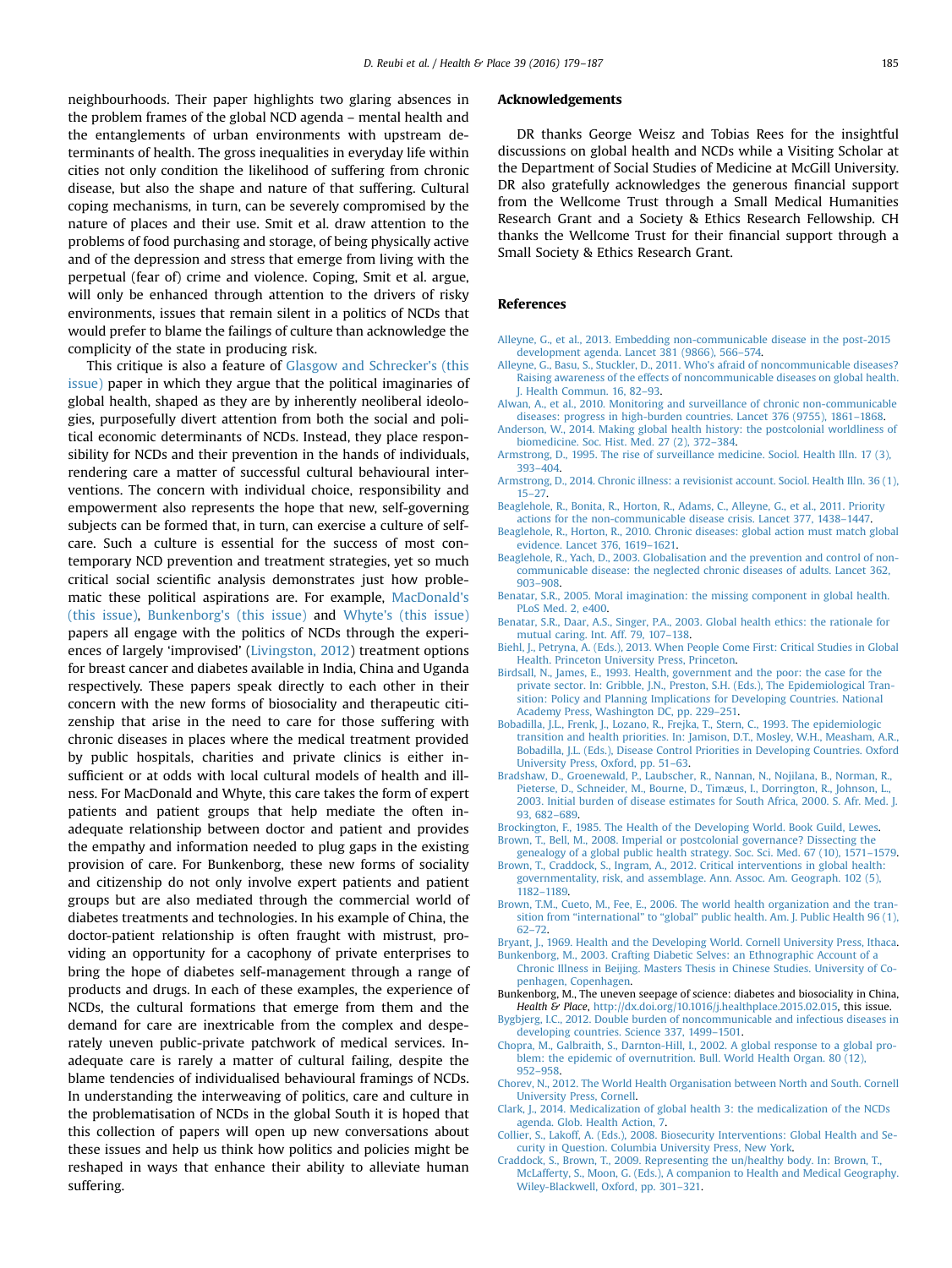<span id="page-7-0"></span>[Crawford, R., 1984. A cultural account of](http://refhub.elsevier.com/S1353-8292(15)00120-3/sbref28) "health": control, release, and the social [body. In: McKinlay, J.B. \(Ed.\), Issues the Political Economy Health Care. Tavi](http://refhub.elsevier.com/S1353-8292(15)00120-3/sbref28)[stock, New York, pp. 60](http://refhub.elsevier.com/S1353-8292(15)00120-3/sbref28)–103.

[Cueto, M., 2004. The origins of primary health care and selective primary health](http://refhub.elsevier.com/S1353-8292(15)00120-3/sbref30) [care. Am. J. Public Health 94 \(11\), 1864](http://refhub.elsevier.com/S1353-8292(15)00120-3/sbref30)–1874.

- [Doak, C.M., Adair, L.S., Bentley, M., Monteiro, C., Popkin, B.M., 2004. The dual bur](http://refhub.elsevier.com/S1353-8292(15)00120-3/sbref31)[den household and the nutrition transition paradox. Int. J. Obes. Relat. Metab.](http://refhub.elsevier.com/S1353-8292(15)00120-3/sbref31) [Disord. 29, 129](http://refhub.elsevier.com/S1353-8292(15)00120-3/sbref31)–136.
- [Drewnowski, A., Popkin, B.M., 1997. The nutrition transition: new trends in the](http://refhub.elsevier.com/S1353-8292(15)00120-3/sbref32) [global diet. Nutr. Rev. 55 \(2\), 31](http://refhub.elsevier.com/S1353-8292(15)00120-3/sbref32)–43.
- Dutta, M., 2008. Communicating Health: A Culture-centered Approach. Polity, Bristol.
- [Elbe, S., 2010. Security and Global Health. Polity Press, Cambridge.](http://refhub.elsevier.com/S1353-8292(15)00120-3/sbref33)
- [Escobar, A., 1995. Encountering Development: The Making and Unmaking of the](http://refhub.elsevier.com/S1353-8292(15)00120-3/sbref34) [Third World. Princeton University Press, Princeton.](http://refhub.elsevier.com/S1353-8292(15)00120-3/sbref34)
- Evans, B., 2006. 'Gluttony or sloth'[: critical geographies of bodies and morality in](http://refhub.elsevier.com/S1353-8292(15)00120-3/sbref35) [\(anti\)obesity policy. Area 38, 259](http://refhub.elsevier.com/S1353-8292(15)00120-3/sbref35)–267.
- [Evans, B., 2010. Anticipating fatness: childhood, affect and pre-emptive](http://refhub.elsevier.com/S1353-8292(15)00120-3/sbref36) 'war on obesity'[. Trans. Inst. Br. Geograph. 35, 21](http://refhub.elsevier.com/S1353-8292(15)00120-3/sbref36)–38.
- [Evans, B., Colls, R., 2009. Measuring fatness, governing bodies: the spatialities of the](http://refhub.elsevier.com/S1353-8292(15)00120-3/sbref37) [body mass index \(BMI\) in anti-obesity politics. Antipode 41, 1051](http://refhub.elsevier.com/S1353-8292(15)00120-3/sbref37)–1083.
- [Farmer, P., 2005. Pathologies of Power: Health, Human Rights and the New War on](http://refhub.elsevier.com/S1353-8292(15)00120-3/sbref38) [the Poor. University of California Press, Berkeley.](http://refhub.elsevier.com/S1353-8292(15)00120-3/sbref38)
- [Farmer, P., Kleinman, A., Kim, J., Basilico, M., 2013. Reimaging Global Health: An](http://refhub.elsevier.com/S1353-8292(15)00120-3/sbref39) [Introduction. University of California Press, Berkeley.](http://refhub.elsevier.com/S1353-8292(15)00120-3/sbref39)
- [Fassin, D., 2000. Les Enjeux Politiques de la Santé: Etudes Sénégalaises. Equator](http://refhub.elsevier.com/S1353-8292(15)00120-3/sbref40)[iennes et Françaises, Karthala, Paris.](http://refhub.elsevier.com/S1353-8292(15)00120-3/sbref40)
- [Fassin, D., 2012. The Obscure Object of Global Health. In: Inhorn, M., Wentzell, E.](http://refhub.elsevier.com/S1353-8292(15)00120-3/sbref41) [\(Eds.\), Medical Anthropology at the Intersections. Duke University Press, Dur](http://refhub.elsevier.com/S1353-8292(15)00120-3/sbref41)[ham, pp. 95](http://refhub.elsevier.com/S1353-8292(15)00120-3/sbref41)–115.
- [Feachem, R., Kjellstrom, T., Murray, C., Over, M., Phillips, M.A. \(Eds.\), 1992. The](http://refhub.elsevier.com/S1353-8292(15)00120-3/sbref42) [Health of Adults in the Developing World. World Bank, Washington DC.](http://refhub.elsevier.com/S1353-8292(15)00120-3/sbref42)
- Finnemore, M., 1997. Redefi[ning development at the World Bank. In: Cooper, F.,](http://refhub.elsevier.com/S1353-8292(15)00120-3/sbref43) [Packard, R. \(Eds.\), International Development and the Social Sciences: Essays on](http://refhub.elsevier.com/S1353-8292(15)00120-3/sbref43) [the History and Politics of Knowledge. University of California Press, Berkeley,](http://refhub.elsevier.com/S1353-8292(15)00120-3/sbref43) [CA, pp. 203](http://refhub.elsevier.com/S1353-8292(15)00120-3/sbref43)–227.
- [Foucault, M., 1976. The Birth of the Clinic: An Archaeology of Medical Perception.](http://refhub.elsevier.com/S1353-8292(15)00120-3/sbref44) [Tavistock, London.](http://refhub.elsevier.com/S1353-8292(15)00120-3/sbref44)
- [Foucault, M., 1984. Polemics, Politics and Problematizations. In: Rabinow, P. \(Ed.\),](http://refhub.elsevier.com/S1353-8292(15)00120-3/sbref45) [Ethics: Subjectivity and Truth \(Essential Works of Foucault, 1954](http://refhub.elsevier.com/S1353-8292(15)00120-3/sbref45)–1984, Volume [1\)The New Press, New York, pp. 111](http://refhub.elsevier.com/S1353-8292(15)00120-3/sbref45)–120.
- [Foucault, M., 1988. On Problematisation. History Present. 4, 16](http://refhub.elsevier.com/S1353-8292(15)00120-3/sbref46)–17.
- [Frenk, J., Bobadilla, J.L., Sepulveda, J., Cervantes, M.L., 1989. Health transition in](http://refhub.elsevier.com/S1353-8292(15)00120-3/sbref48) [middle-income countries: new challenges for health care. Health Policy Plan. 4](http://refhub.elsevier.com/S1353-8292(15)00120-3/sbref48) [\(1\), 29](http://refhub.elsevier.com/S1353-8292(15)00120-3/sbref48)–39.
- [Fullagar, S., 2009. Governing healthy family lifestyles through discourses of risk and](http://refhub.elsevier.com/S1353-8292(15)00120-3/sbref50) [responsibility. In: Wright, J., Harwood, V. \(Eds.\), Biopolitics and the Obesity](http://refhub.elsevier.com/S1353-8292(15)00120-3/sbref50) [Epidemic. Routledge, London, pp. 108](http://refhub.elsevier.com/S1353-8292(15)00120-3/sbref50)–126.
- [Gard, M., Wright, J., 2005. The Obesity Epidemic: Science, Morality and Ideology.](http://refhub.elsevier.com/S1353-8292(15)00120-3/sbref51) [Routledge, London.](http://refhub.elsevier.com/S1353-8292(15)00120-3/sbref51)
- Garrett, L., 2013. Existential Challenges to Global Health New York University Center on International Cooperation New York.
- [Garrett, L., 2007. The challenge of global health. Foreign Aff. 14, 14](http://refhub.elsevier.com/S1353-8292(15)00120-3/sbref52)–39.
- [Geneau, R., Stuckler, D., Stachenko, S., McKee, M., Ebrahim, S., Basu, S., Chock](http://refhub.elsevier.com/S1353-8292(15)00120-3/sbref53)[alingham, A., Mwatsama, M., Jamal, R., Alwan, A., Beaglehole, R., 2010. Raising](http://refhub.elsevier.com/S1353-8292(15)00120-3/sbref53) [the priority of preventing chronic diseases: a political process. Lancet 376,](http://refhub.elsevier.com/S1353-8292(15)00120-3/sbref53) [1689](http://refhub.elsevier.com/S1353-8292(15)00120-3/sbref53)–[1698.](http://refhub.elsevier.com/S1353-8292(15)00120-3/sbref53)
- Glasgow, S., Schrecker, T., The double burden of neoliberalism? Noncommunicable disease policies and the global political economy of risk, Health  $\Theta$  Place, this issue.
- [Guthman, J., 2011. Weighing in: Obesity, Food Justice, and the Limits of Capitalism.](http://refhub.elsevier.com/S1353-8292(15)00120-3/sbref54) [University of California Press, Berkeley, California.](http://refhub.elsevier.com/S1353-8292(15)00120-3/sbref54)
- [Hacking, I., 2002. Historical Ontology. Harvard University Press, Cambridge.](http://refhub.elsevier.com/S1353-8292(15)00120-3/sbref55)
- [Hall, C.M., 2011. Health and medical tourism: a kill or cure for global public health?](http://refhub.elsevier.com/S1353-8292(15)00120-3/sbref56) [Tour. Rev. 66, 4](http://refhub.elsevier.com/S1353-8292(15)00120-3/sbref56)–15.
- [Hawkes, C., 2006. Uneven dietary development: linking the policies and processes](http://refhub.elsevier.com/S1353-8292(15)00120-3/sbref57) [of globalization with the nutrition transition, obesity and diet-related chronic](http://refhub.elsevier.com/S1353-8292(15)00120-3/sbref57) [diseases. Glob. Health 2 \(1\), 4.](http://refhub.elsevier.com/S1353-8292(15)00120-3/sbref57)
- [Heath, I., 2011. Seeming virtuous on chronic diseases. Br. Med. J., 343.](http://refhub.elsevier.com/S1353-8292(15)00120-3/sbref58)
- [Herrick, C., 2011. Governing Health and Consumption: Sensible Citizens, Behaviour](http://refhub.elsevier.com/S1353-8292(15)00120-3/sbref59) [and the City. Policy Press, Bristol.](http://refhub.elsevier.com/S1353-8292(15)00120-3/sbref59)
- [Herrick, C., 2013. Alcohol control and livelihoods in developing countries: can](http://refhub.elsevier.com/S1353-8292(15)00120-3/sbref60) [public health aspirations and development goals be reconciled? Crit. Public](http://refhub.elsevier.com/S1353-8292(15)00120-3/sbref60) [Health 24 \(3\), 361](http://refhub.elsevier.com/S1353-8292(15)00120-3/sbref60)–371.
- [Horton, R., 2005. The neglected epidemic of chronic disease. Lancet 366, 1514.](http://refhub.elsevier.com/S1353-8292(15)00120-3/sbref61)
- [Jamison, D.T., Mosley, W.H., 1991. Disease control priorities in developing coun](http://refhub.elsevier.com/S1353-8292(15)00120-3/sbref62)[tries: health policy responses to epidemiological change. Am. J. Public Health](http://refhub.elsevier.com/S1353-8292(15)00120-3/sbref62) [81 \(1\), 15](http://refhub.elsevier.com/S1353-8292(15)00120-3/sbref62)–22.
- [Jamison, D.T., Mosley, W.H., Measham, A.R., Bobadilla, J.L. \(Eds.\), 1993. Disease](http://refhub.elsevier.com/S1353-8292(15)00120-3/sbref63) [Control Priorities in Developing Countries. Oxford University Press, Oxford.](http://refhub.elsevier.com/S1353-8292(15)00120-3/sbref63) [Jönsson, K., 2014. Legitimation challenges in global health governance: the case of](http://refhub.elsevier.com/S1353-8292(15)00120-3/sbref64)
- [non-communicable diseases. Globalizations 11 \(3\), 301](http://refhub.elsevier.com/S1353-8292(15)00120-3/sbref64)–314. [Kearney, J., 2010. Food consumption trends and drivers. Philos. Trans. R. Soc. B: Biol.](http://refhub.elsevier.com/S1353-8292(15)00120-3/sbref65)
- [Sci. 365 \(1554\), 2793](http://refhub.elsevier.com/S1353-8292(15)00120-3/sbref65)–2807. [Kearns, G., Reid-Henry, S., 2009. Vital geographies: life, luck, and the human con-](http://refhub.elsevier.com/S1353-8292(15)00120-3/sbref66)
- [dition. Ann. Assoc. Am. Geograph. 99, 554](http://refhub.elsevier.com/S1353-8292(15)00120-3/sbref66)–574.

[Kleinman, A., 2010. Four social theories for global health. Lancet 375, 1518](http://refhub.elsevier.com/S1353-8292(15)00120-3/sbref67)–1519. [Koopman, C., 2013. Genealogy as Critique. University of Indiana Press, Bloomington.](http://refhub.elsevier.com/S1353-8292(15)00120-3/sbref68) [Lawhon, M., Herrick, C., 2013. Alcohol control in the news: the politics of media](http://refhub.elsevier.com/S1353-8292(15)00120-3/sbref69)

[representations of alcohol policy in South Africa. J. Health Politics, Policy Law](http://refhub.elsevier.com/S1353-8292(15)00120-3/sbref69) [38, 989](http://refhub.elsevier.com/S1353-8292(15)00120-3/sbref69)–1025.

- [Lim, S., et al., 2007. Prevention of cardiovascular disease in high-risk individuals in](http://refhub.elsevier.com/S1353-8292(15)00120-3/sbref70) [low-income and middle-income countries: health effects and costs. Lancet 370](http://refhub.elsevier.com/S1353-8292(15)00120-3/sbref70) [\(9604\), 2054](http://refhub.elsevier.com/S1353-8292(15)00120-3/sbref70)–2062.
- Livingston, J., 2003. Reconfi[guring old age: elderly women and concerns over care](http://refhub.elsevier.com/S1353-8292(15)00120-3/sbref71) [in southeastern Botswana. Med. Anthropol. 22, 205](http://refhub.elsevier.com/S1353-8292(15)00120-3/sbref71)–231.
- [Livingston, J., 2005. Debility and the Moral Imagination in Botswana. Indiana Uni](http://refhub.elsevier.com/S1353-8292(15)00120-3/sbref72)[versity Press, Bloomington.](http://refhub.elsevier.com/S1353-8292(15)00120-3/sbref72)
- [Livingston, J., 2008. Disgust, bodily aesthetics and the ethic of being human in](http://refhub.elsevier.com/S1353-8292(15)00120-3/sbref73) [Botswana. Africa 78, 288](http://refhub.elsevier.com/S1353-8292(15)00120-3/sbref73)–307.
- [Livingston, J., 2012. Improvising Medicine: An African Oncology Ward in an](http://refhub.elsevier.com/S1353-8292(15)00120-3/sbref74) [Emerging Cancer Epidemic. Duke University Press, Durham.](http://refhub.elsevier.com/S1353-8292(15)00120-3/sbref74)
- [Livingston, J., 2013. The next epidemic: pain and the politics of relief in Botswana's](http://refhub.elsevier.com/S1353-8292(15)00120-3/sbref75) [cancer ward. In: Biehl, J., Petryna, A. \(Eds.\), When People Come First: Critical](http://refhub.elsevier.com/S1353-8292(15)00120-3/sbref75) [Studies in Global Health. Princeton University Press, Princeton, pp. 182](http://refhub.elsevier.com/S1353-8292(15)00120-3/sbref75)–206.
- [Lupton, D., 2012. Medicine as Culture: Illness, Disease and the Body. Sage, London.](http://refhub.elsevier.com/S1353-8292(15)00120-3/sbref76) [Lupton, D., 2013. Fat. Routledge, London.](http://refhub.elsevier.com/S1353-8292(15)00120-3/sbref77)
- MacDonald, A., Delivering breast cancer care in urban India: heterotopia, hospital ethnography and voluntarism, Health & Place, [http://dx.doi.org/10.1016/j.healthplace.](http://dx.doi.org/10.1016/j.healthplace.2016.02.003) [2016.02.003](http://dx.doi.org/10.1016/j.healthplace.2016.02.003), this issue.
- [Magnusson, R.S., 2007. Non-communicalble diseases and global health governance:](http://refhub.elsevier.com/S1353-8292(15)00120-3/sbref78) [enhancing global processes to improve health development. Glob. Health 3, 2.](http://refhub.elsevier.com/S1353-8292(15)00120-3/sbref78)
- [Marmot, M., Friel, S., Bell, R., Houweling, T.A.J., Taylor, S., 2008. Closing the gap in a](http://refhub.elsevier.com/S1353-8292(15)00120-3/sbref79) [generation: health equity through action on the social determinants of health.](http://refhub.elsevier.com/S1353-8292(15)00120-3/sbref79) [Lancet 372, 1661](http://refhub.elsevier.com/S1353-8292(15)00120-3/sbref79)–1669.
- [Marmot, M.G., Syme, S.L., 1976. Acculturation and coronary heart disease in Japa](http://refhub.elsevier.com/S1353-8292(15)00120-3/sbref80)nese–[Americans. Am. J. Epidemiol. 104 \(3\), 225](http://refhub.elsevier.com/S1353-8292(15)00120-3/sbref80)–247.
- [Marrero, S.L., Bloom, D.E., Adashi, E.Y., 2012. Noncommunicable diseases: a global](http://refhub.elsevier.com/S1353-8292(15)00120-3/sbref81) [health crisis in a new world order. J. Am. Med. Assoc. 307, 2037](http://refhub.elsevier.com/S1353-8292(15)00120-3/sbref81)–2038.
- [Miller, P., Rose, N., 2008. Governing the Present. Polity Press, Cambridge.](http://refhub.elsevier.com/S1353-8292(15)00120-3/sbref82)
- [Mills, E.J., Kanters, S., Hagopian, A., Bansback, N., Nachega, J., Alberton, M., Au-](http://refhub.elsevier.com/S1353-8292(15)00120-3/sbref83)[Yeung, C.G., Mtambo, A., Bourgeault, I.L., Luboga, S., Hogg, R.S., Ford, N., 2011.](http://refhub.elsevier.com/S1353-8292(15)00120-3/sbref83) The fi[nancial cost of doctors emigrating from sub-Saharan Africa: human ca](http://refhub.elsevier.com/S1353-8292(15)00120-3/sbref83)[pital analysis. Br. Med. J., 343.](http://refhub.elsevier.com/S1353-8292(15)00120-3/sbref83)
- [Mitlin, D., Satterthwaite, D., 2012. Urban Poverty in the Global South: Scale and](http://refhub.elsevier.com/S1353-8292(15)00120-3/sbref84) [Nature. Routledge, London.](http://refhub.elsevier.com/S1353-8292(15)00120-3/sbref84)
- [Mosley, W.H., Bobadilla, J.L., Jamison, D.T., 1993. The health transition: implications](http://refhub.elsevier.com/S1353-8292(15)00120-3/sbref85) [for health policy in developing countries. In: Jamison, D.T., Mosley, W.H.,](http://refhub.elsevier.com/S1353-8292(15)00120-3/sbref85) [Measham, A.R., Bobadilla, J.L. \(Eds.\), Disease Control Priorities in Developing](http://refhub.elsevier.com/S1353-8292(15)00120-3/sbref85) [Countries. Oxford University Press, Oxford, pp. 673](http://refhub.elsevier.com/S1353-8292(15)00120-3/sbref85)–699.
- [Mosley, W.H., Jamison, D.T., Hendersen, D.A., 1990. The Health Sector in Developing](http://refhub.elsevier.com/S1353-8292(15)00120-3/sbref86) [Countries: Problems for the 1990s and Beyond. Ann. Rev. Public Health 11,](http://refhub.elsevier.com/S1353-8292(15)00120-3/sbref86) [335](http://refhub.elsevier.com/S1353-8292(15)00120-3/sbref86)–[358.](http://refhub.elsevier.com/S1353-8292(15)00120-3/sbref86)
- [Mull, J.D., 1990. The primary care dialectic: history, rhetoric and reality. In: Coreil, J.,](http://refhub.elsevier.com/S1353-8292(15)00120-3/sbref87) [Mull, J.D. \(Eds.\), Anthropology and Primary Health Care. Westview, Boulder,](http://refhub.elsevier.com/S1353-8292(15)00120-3/sbref87) [pp. 28](http://refhub.elsevier.com/S1353-8292(15)00120-3/sbref87)–47.
- [Murray, C.J.L., Lopez, A.D. \(Eds.\), 1996. The Global Burden of Disease: A Compre](http://refhub.elsevier.com/S1353-8292(15)00120-3/sbref88)[hensive Assessment of Mortality and Disability from Diseases, Injuries and Risk](http://refhub.elsevier.com/S1353-8292(15)00120-3/sbref88) [Factors in 1990 and Projected to 2020. Harvard University Press, Cambridge.](http://refhub.elsevier.com/S1353-8292(15)00120-3/sbref88)
- [Nguyen, V.-K., Peschard, K., 2003. Anthropology, inequality, and disease: a review.](http://refhub.elsevier.com/S1353-8292(15)00120-3/sbref89) [Ann. Rev. Anthropol. 32, 447](http://refhub.elsevier.com/S1353-8292(15)00120-3/sbref89)–474.
- OECD, 2011. Divided we stand. Why inequality keeps rising. OECD Publishing, Paris. [Omran, A.R., 1971. The epidemiologic transition: a theory of the epidemiology of](http://refhub.elsevier.com/S1353-8292(15)00120-3/sbref90)
- [population change. Milbank Meml. Fund Q. 49 \(4/1\), 509](http://refhub.elsevier.com/S1353-8292(15)00120-3/sbref90)–538. [Ong, A., Collier, S. \(Eds.\), 2008. Global Assemblages: Technology, Politics and Ethics](http://refhub.elsevier.com/S1353-8292(15)00120-3/sbref91)
- [as Anthropological Problems. Wiley Blackwell, New York.](http://refhub.elsevier.com/S1353-8292(15)00120-3/sbref91) Parry, B., Greenhough, B., Brown, T., Dyck, I., (Eds.), Bodies Across Borders: The
- Global Circulation of Body Parts, Medical Tourists and Professionals, Ashgate; Farnham.
- [Petersen, A., Lupton, D., 2000. The New Public Health: Health and Self in the Age of](http://refhub.elsevier.com/S1353-8292(15)00120-3/sbref92) [Risk. Sage, London.](http://refhub.elsevier.com/S1353-8292(15)00120-3/sbref92)
- [Petryna, A., Lakoff, A., Kleinman, A. \(Eds.\), 2006. Global Pharmaceuticals: Ethics,](http://refhub.elsevier.com/S1353-8292(15)00120-3/sbref93) [Markets, Practices. Duke University Press, Durham.](http://refhub.elsevier.com/S1353-8292(15)00120-3/sbref93)
- [Phillips, D.R., 1990. Health and Health Care in the Third World. Longman, Harlow.](http://refhub.elsevier.com/S1353-8292(15)00120-3/sbref94)
- [Pingali, P., 2007. Westernization of Asian diets and the transformation of food](http://refhub.elsevier.com/S1353-8292(15)00120-3/sbref95) [systems: implications for research and policy. Food Policy 32 \(3\), 281](http://refhub.elsevier.com/S1353-8292(15)00120-3/sbref95)–298.
- [Popkin, B.M., 1994. The nutrition transition in low-income countries: an emerging](http://refhub.elsevier.com/S1353-8292(15)00120-3/sbref96) [crisis. Nutr. Rev. 52 \(9\), 285](http://refhub.elsevier.com/S1353-8292(15)00120-3/sbref96)–298.
- [Quesada, J., Hart, L.K., Bourgois, P., 2011. Structural vulnerability and health: latino](http://refhub.elsevier.com/S1353-8292(15)00120-3/sbref97) [migrant laborers in the United States. Med. Anthropol. 30, 339](http://refhub.elsevier.com/S1353-8292(15)00120-3/sbref97)–362.
- [Rabinow, P., Rose, N., 2003. Foucault today. In: Rabinow, P., Rose, N. \(Eds.\), The](http://refhub.elsevier.com/S1353-8292(15)00120-3/sbref98) [Essential Foucault: Selections from the Essential Works of Foucault, 1954-1984.](http://refhub.elsevier.com/S1353-8292(15)00120-3/sbref98) [New Press, New York, vii](http://refhub.elsevier.com/S1353-8292(15)00120-3/sbref98)–xxxv.
- [Reubi, D., 2013. Health economists, tobacco control and international development:](http://refhub.elsevier.com/S1353-8292(15)00120-3/sbref99) [on the economisation of global health beyond neoliberal structural adjustment](http://refhub.elsevier.com/S1353-8292(15)00120-3/sbref99) [policies. BioSocieties 8 \(2\), 205](http://refhub.elsevier.com/S1353-8292(15)00120-3/sbref99)–228.
- Reubi, D., Modernisation, smoking and chronic disease: Of temporality and spatiality in global health, Health & Place, [http://dx.doi.org/10.1016/j.healthplace.](http://dx.doi.org/10.1016/j.healthplace.2015.04.004) [2015.04.004,](http://dx.doi.org/10.1016/j.healthplace.2015.04.004) this issue.
- [Rowden, R., 2009. The deadly ideas of neoliberalism: how the IMF has undermined](http://refhub.elsevier.com/S1353-8292(15)00120-3/sbref101) public health and the fi[ght against AIDS. Zed Books, New York.](http://refhub.elsevier.com/S1353-8292(15)00120-3/sbref101)
- Shiffman, J., 2009. A social explanation for the rise nad fall of global health issues